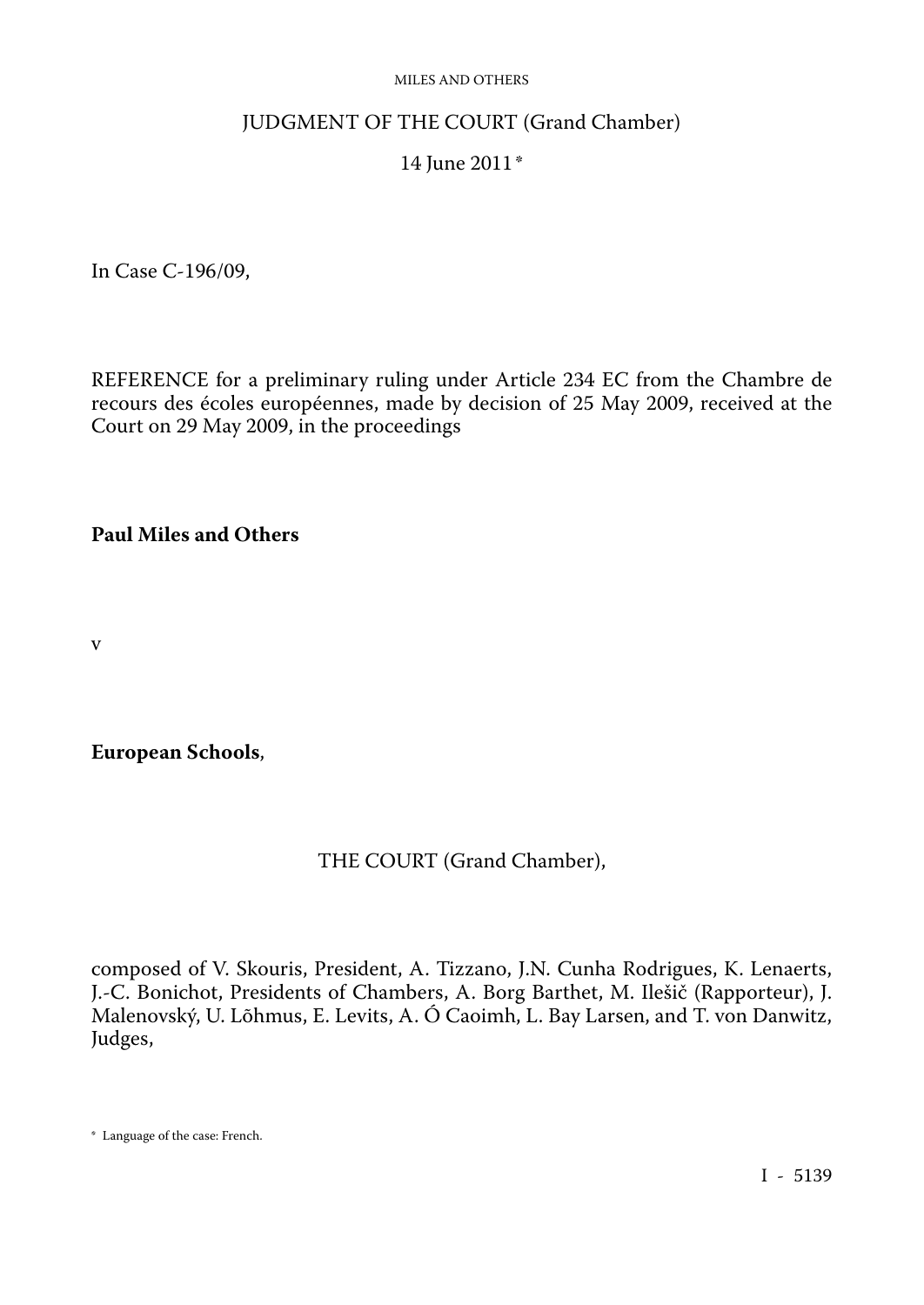Advocate General: E. Sharpston, Registrar: R. Şereş, Administrator,

having regard to the written procedure and further to the hearing on 9 June 2010,

after considering the observations submitted on behalf of:

— Mr Miles and Others, by S. Orlandi and J.-N. Louis, avocats,

— the European Schools, by M. Gillet, avocate,

— the European Commission, by B. Eggers and J.-P. Keppenne, acting as Agents,

after hearing the Opinion of the Advocate General at the sitting on 16 December 2010,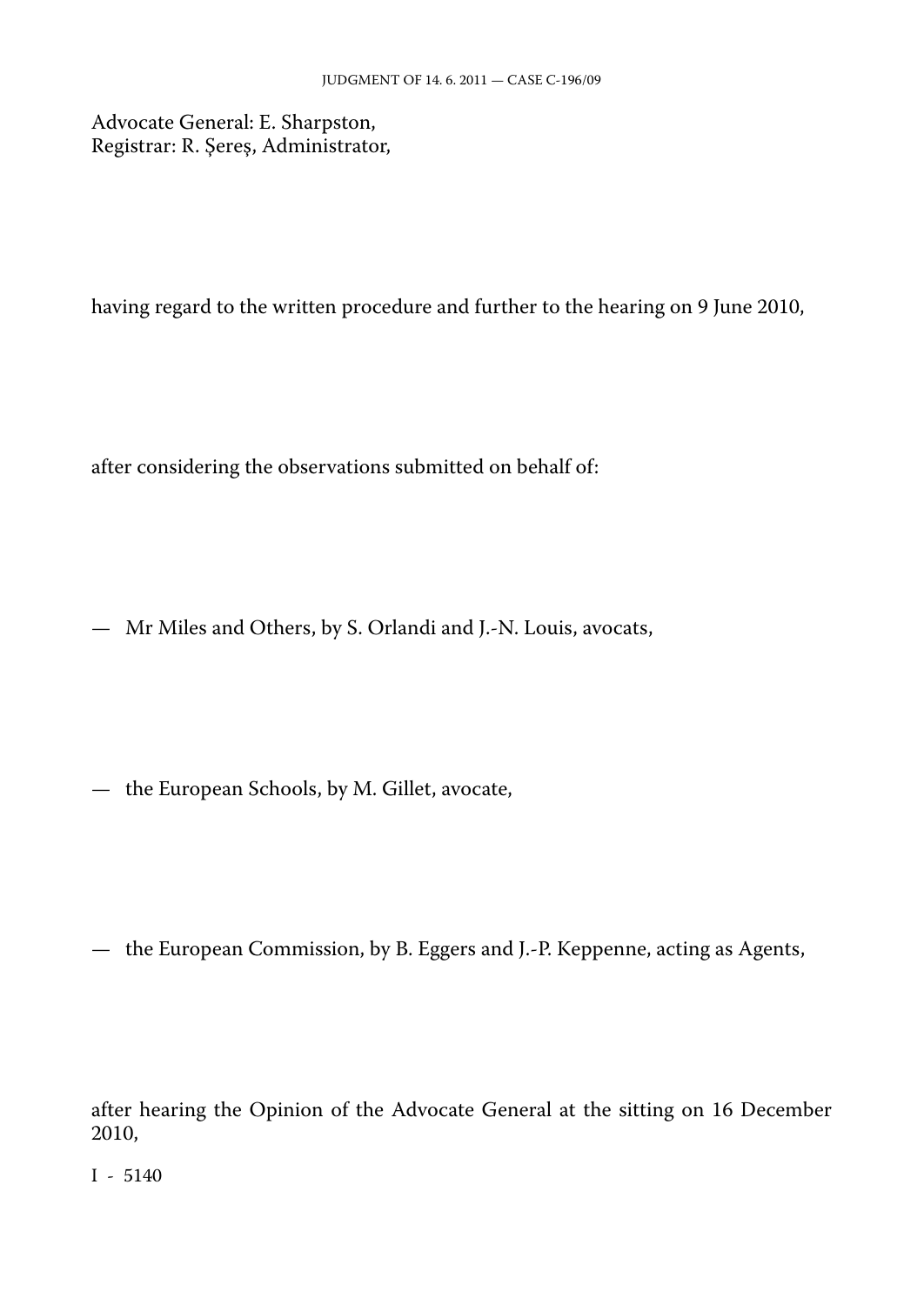gives the following

# **Judgment**

- 1 This reference for a preliminary ruling concerns the interpretation of Articles 18 TFEU, 45 TFEU and 267 TFEU.
- <sup>2</sup> The reference was made in proceedings brought by 137 teachers on secondment from the United Kingdom of Great Britain and Northern Ireland to the European Schools against those schools concerning, first, the refusal by the latter to adjust their remu neration in respect of the period prior to 1 July 2008 following the depreciation of the pound sterling and, second, the method of calculation applicable since that date for the adjustment of remuneration in line with fluctuations in exchange rates for currencies other than the euro.

**Legal context**

*The Convention defining the Statute of the European Schools*

<sup>3</sup> The European Schools were originally set up by two instruments: the Statute of the European School, signed at Luxembourg on 12 April 1957 (*United Nations Treaty Series*, Volume 443, p. 129), and the Protocol on the setting-up of European Schools with reference to the Statute of the European School, signed at Luxembourg on 13 April 1962 (*United Nations Treaty Series*, Volume 752, p. 267).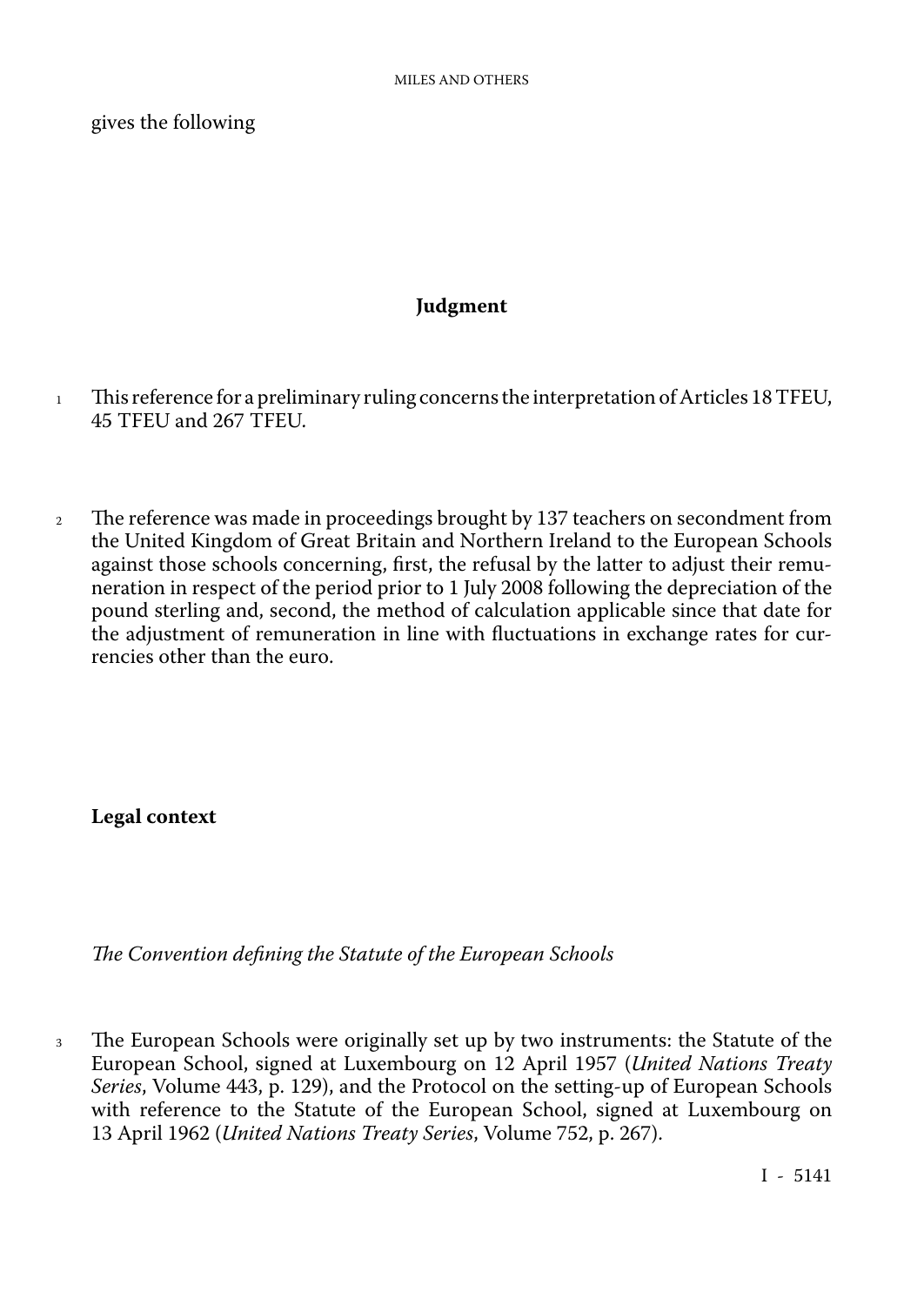<sup>4</sup> Those instruments were replaced by the Convention defining the Statute of the European Schools, concluded in Luxembourg on 21 June 1994 (OJ 1994 L 212, p. 3, 'the European Schools' Convention'), which entered into force on 1 October 2002 and is the instrument currently applicable. Unlike the original instruments, to which only the Member States were parties, the European Schools' Convention was also con cluded by the European Communities, which were empowered to do so by Council Decision 94/557/EC, Euratom of 17 June 1994 authorising the European Community and the European Atomic Energy Community to sign and conclude the Convention defining the Statute of the European Schools (OJ 1994 L 212, p. 1).

<sup>5</sup> Recitals 1 to 4 in the preamble to the European Schools' Convention state:

'considering that, for the education together of children of the staff of the European Communities in order to ensure the proper functioning of the European Institutions, establishments bearing the name "European School", have been set up from 1957 onwards;

considering that the European Communities are anxious to ensure the education to gether of these children and, for this purpose, make a contribution to the budget of the European Schools;

considering that the European School system is "sui generis"; considering that it con stitutes a form of cooperation between the Member States and between them and the European Communities while fully acknowledging the Member States' responsibility for the content of teaching and the organisation of their educational system, and for their cultural and linguistic diversity;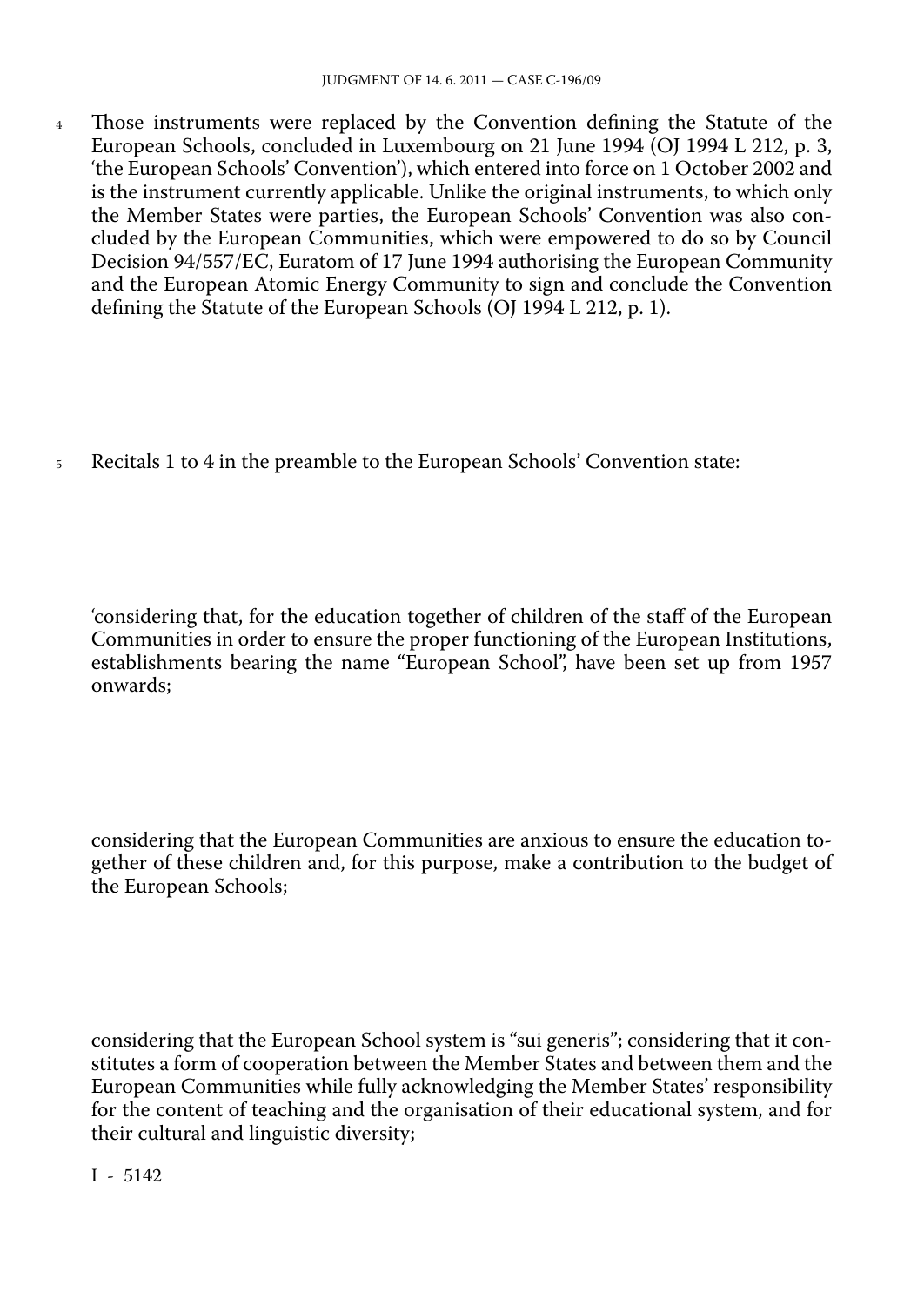## considering that:

…

- adequate legal protection against acts of the Board of Governors or the Admin istrative Boards should be provided to the teaching staff as well as other persons covered by it; to this end a Complaints Board should be created, with strictly limited jurisdiction;
- the jurisdiction of the Complaints Board will be without prejudice to national courts' jurisdiction in relation to civil and criminal liability'.
- <sup>6</sup> According to Article 7 of the European Schools' Convention, the Chambre de recours des écoles européennes (the Complaints Board of the European Schools, 'the Com plaints Board') is, along with the Board of Governors, the Secretary-General and the Boards of Inspectors, one of the organs common to all the Schools.
- <sup>7</sup> Under Article 26 of the 1994 Convention, 'the Court of Justice shall have sole juris diction in disputes between Contracting Parties relating to the interpretation and ap plication of the convention which have not been resolved by the Board of Governors'.
- <sup>8</sup> Article 27 of the European Schools' Convention provides:
	- '1. A Complaints Board is hereby established.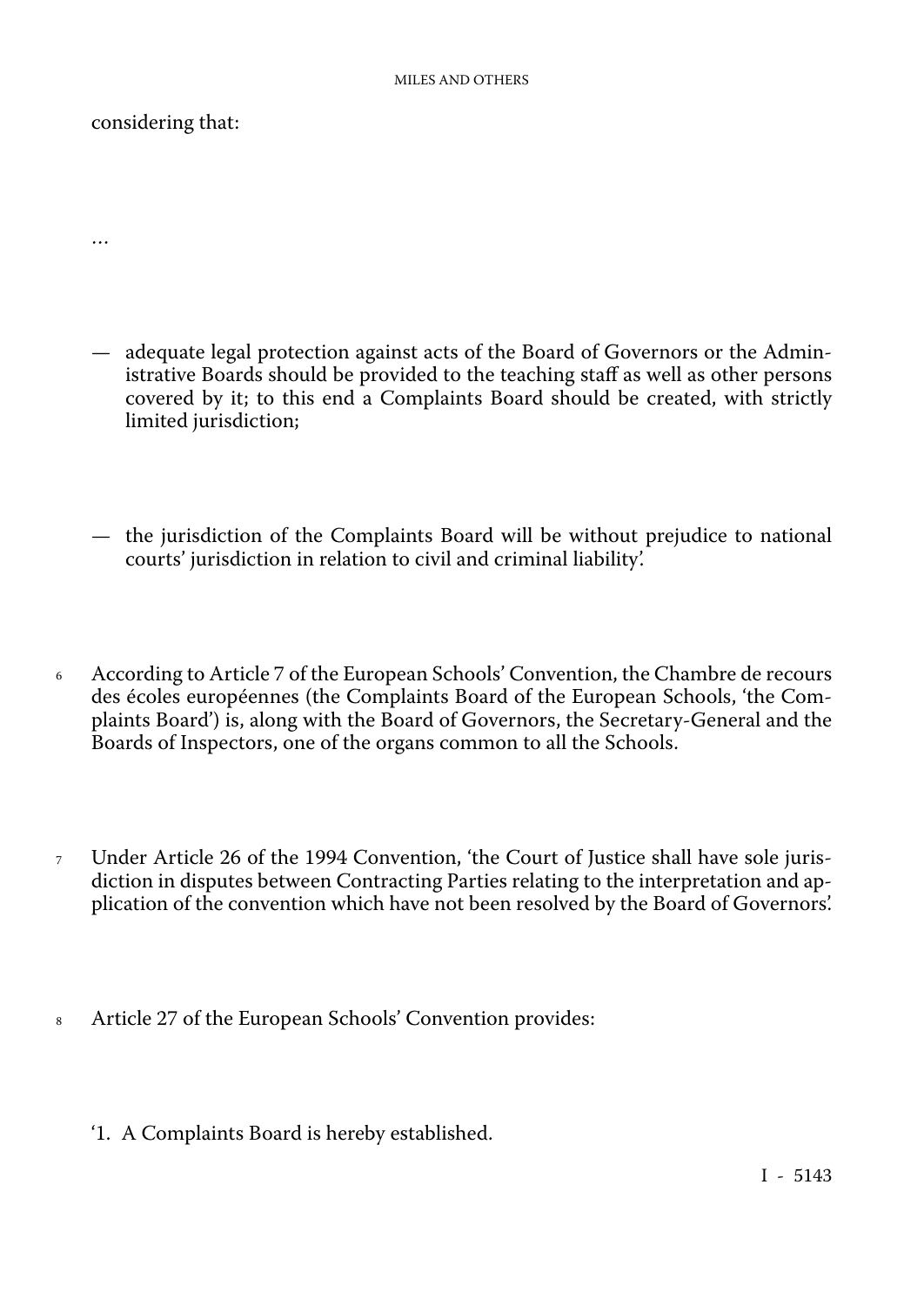2. The Complaints Board shall have sole jurisdiction in the first and final instance, once all administrative channels have been exhausted, in any dispute concerning the application of this Convention to all persons covered by it with the exception of ad ministrative and ancillary staff, and regarding the legality of any act based on the Convention or rules made under it, adversely affecting such persons on the part of the Board of Governors of the Administrative Board of a school in the exercise of their powers as specified by this Convention. When such disputes are of a financial character, the Complaints Board shall have unlimited jurisdiction.

The conditions and the detailed rules relative to these proceedings shall be laid down, as appropriate, by the Service Regulations for the teaching staff or by the conditions of employment for part-time teachers, or by the General Rules of the Schools.

3. The members of the Complaints Board shall be persons whose independence is beyond doubt and who are recognised as being competent in law.

Only persons on a list to be compiled by the Court of Justice of the European Com munities shall be eligible for membership of the Complaints Board.

4. The Statute of the Complaints Board shall be adopted by the Board of Governors, acting unanimously.

The Statute of the Complaints Board shall determine the number of members of the Board, the procedure for their appointment by the Board of Governors, the duration of their term of office and the financial arrangements applicable to them. The Statute shall specify the manner in which the Board is to operate.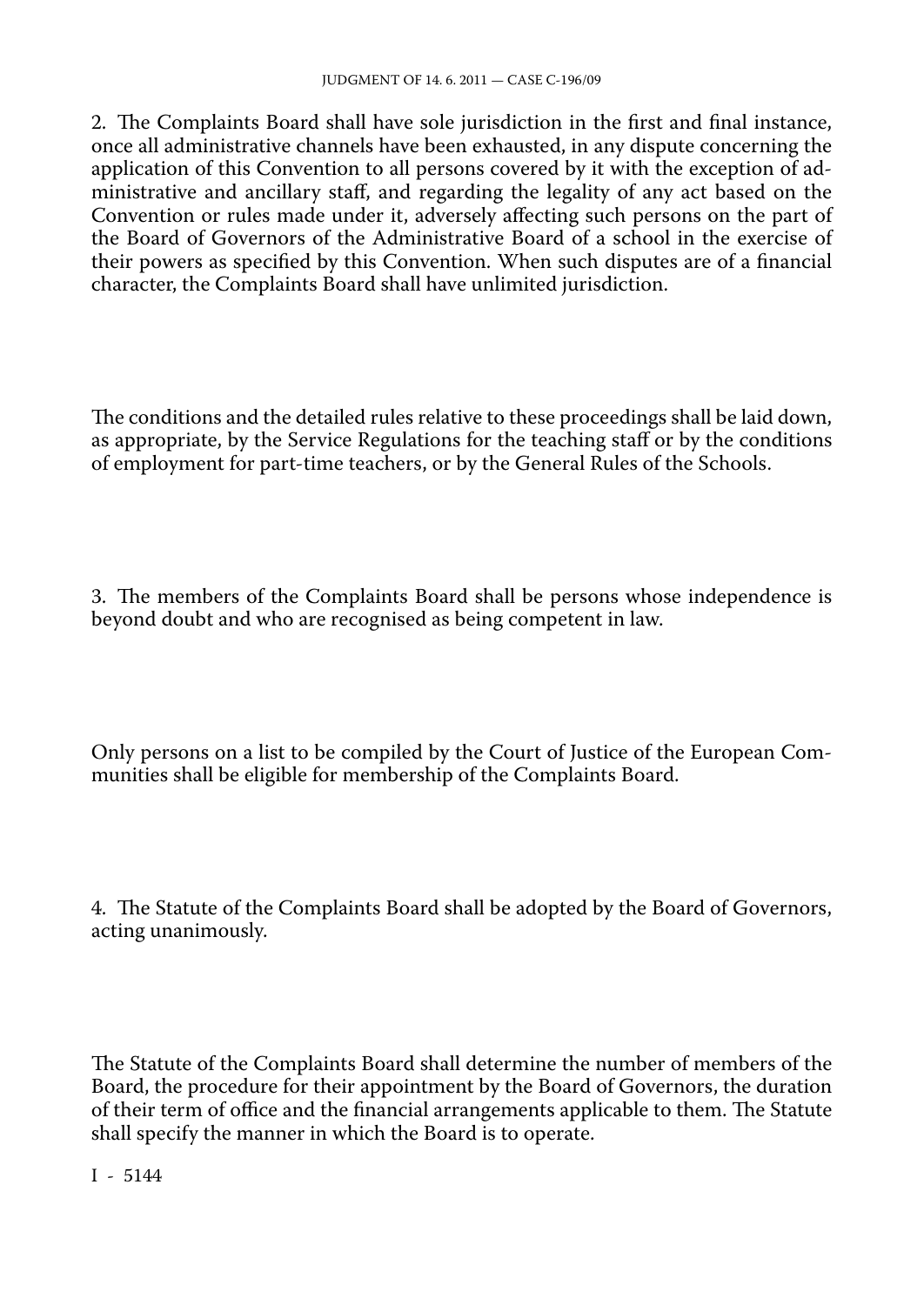5. The Complaints Board shall adopt its rules of procedure, which shall contain such provisions as are necessary for applying the Statute.

The rules of procedure shall require the unanimous approval of the Board of Governors.

6. The judgments of the Complaints Board shall be binding on the parties and, should the latter fail to implement them, rendered enforceable by the relevant authorities of the Member States in accordance with their respective national laws.

7. Other disputes to which the Schools are party shall fall within national jurisdic tion. In particular, national courts' jurisdiction with regard to matters of civil and criminal liability is not affected by this Article.'

*The Statute of the Complaints Board of the European Schools*

<sup>9</sup> Article 1 of the Statute of the Complaints Board of the European Schools ('the Statute of the Complaints Board') provides:

'1. The Complaints Board … shall be composed of six members, appointed for a pe riod of five years.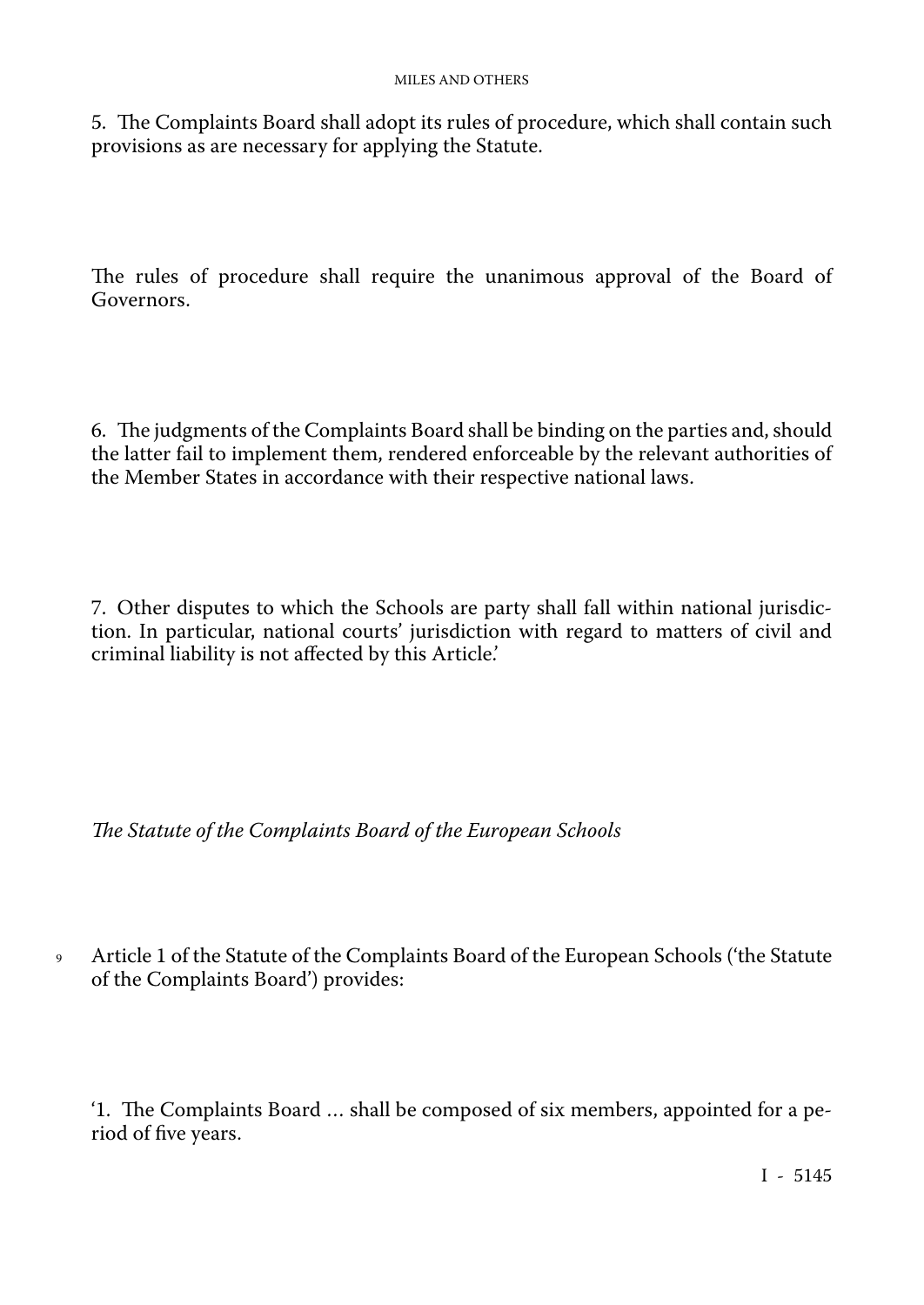2. The Board of Governors, acting by a two-thirds majority, shall appoint them from the list compiled for this purpose by the Court of Justice of the European Communities.

3. Their term of office shall be tacitly renewable for the same period, unless the Board of Governors, acting by a two-thirds majority, expressly decides otherwise.

<sup>10</sup> Under Article 3 of that Statute '[d]uring their term of office, members of the Com plaints Board may not engage in any political or administrative activity or any occu pation incompatible with their duty to behave with independence and impartiality'.

- <sup>11</sup> Article 5 of that Statute provides that '[a] member of the Complaints Board may be relieved of his office only if the other members, meeting in plenary session, decide, by a two-thirds majority of the serving members, that he has ceased to fulfil the requisite conditions'.
- 12 Article 15 of the Statute provides:

 $\ddot{\cdot}$ .

…'

2. No member may take part in the investigation of a case in which he has a personal interest or in which he has been involved beforehand, either as the agent, counsel or adviser of a party or of a person with an interest in the case, or as a member of a court or of a commission of inquiry, or in any other capacity.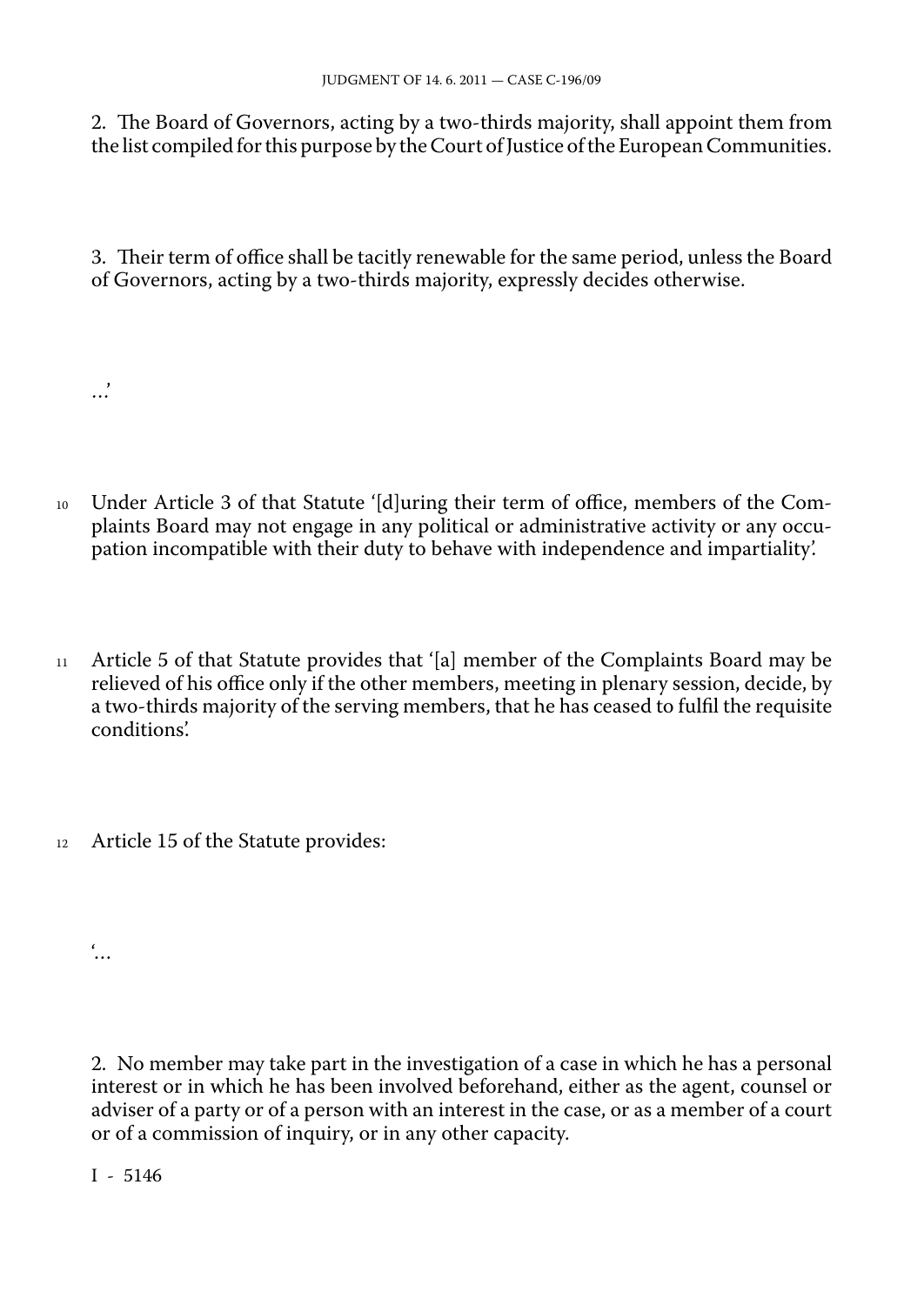3. Where a member abstains for one of the above reasons or for a special reason, he shall inform the Chairman of the Complaints Board thereof, who shall, if necessary, arrange for his replacement by another member.

4. If the Chairman of the Complaints Board or of the section considers that there are, in the personal circumstances of a member, grounds for his abstention, he shall conduct an exchange of views with the person concerned; in the event of disagree ment, the Board or section shall decide. After having heard the member concerned, the Board or section shall deliberate and take a vote in his absence. Should the panel concerned decide that the member must withdraw, the Chairman of the Complaints Board may arrange for his replacement.'

*The Regulations for Members of the Seconded Staff of the European Schools*

- <sup>13</sup> The Regulations for Members of the Seconded Staff of the European Schools ('Regu lations for seconded staff') are adopted by the Board of Governors by virtue of the power granted to it in that regard by the European Schools' Convention.
- <sup>14</sup> In the version applicable from October 2004 to 30 June 2008, Article 49 of the Regulations for seconded staff provided:
	- '1. In accordance with this chapter and save as expressly provided otherwise, a mem ber of staff shall be entitled to the remuneration carried by his post and his step in the salary scale for such a post, as laid down in Annex III to these Regulations.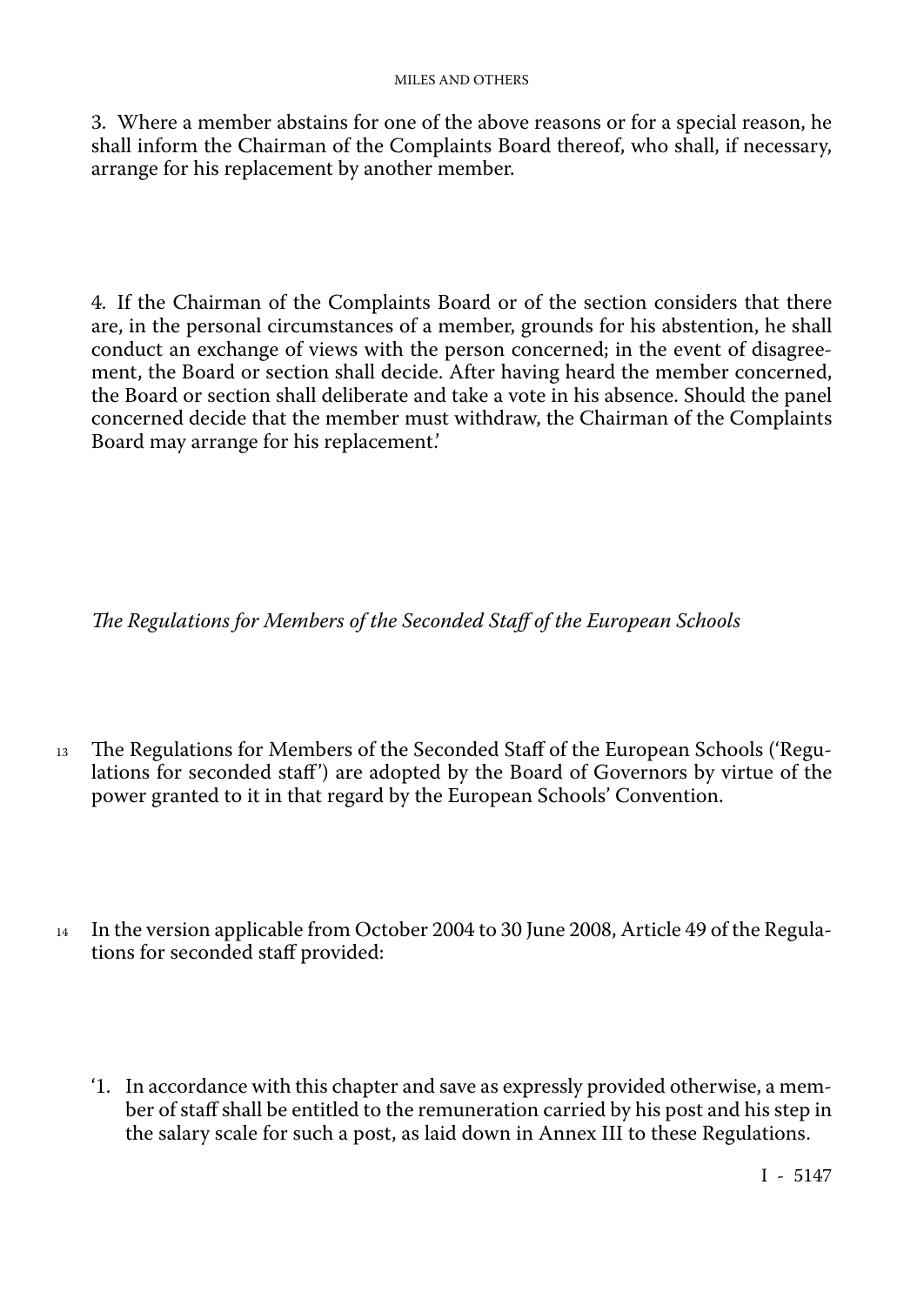- 2. (a) The competent national authorities shall pay the national emoluments to the member of staff and shall inform the Director of the amounts paid, specifying all the components taken into account for calculation purposes, including compulsory social security deductions and taxes.
	- (b) The School shall pay the difference between the remuneration provided for in these Regulations and the exchange value of all national emoluments, minus compulsory social security deductions.

The exchange value shall be converted into the currency of the country in which the member of staff performs his duties, on the basis of the exchange rates used for the salaries of officials of the European Communities.

If the exchange value is higher than the remuneration provided for in these Regulations for a calendar year, the member of staff concerned shall be entitled to the difference between the two sums.

 $15$  The commentary on Article 49(2)(b) of the Regulations for seconded staff stated:

'The provisions of the Staff Regulations of Officials of the European Communities envisage the adoption as a reference rate for currencies other than the Euro of the budget rate in force on 1 July of the year concerned. That is the reference rate which is used for the conversion into euros of salaries.'

I - 5148

…'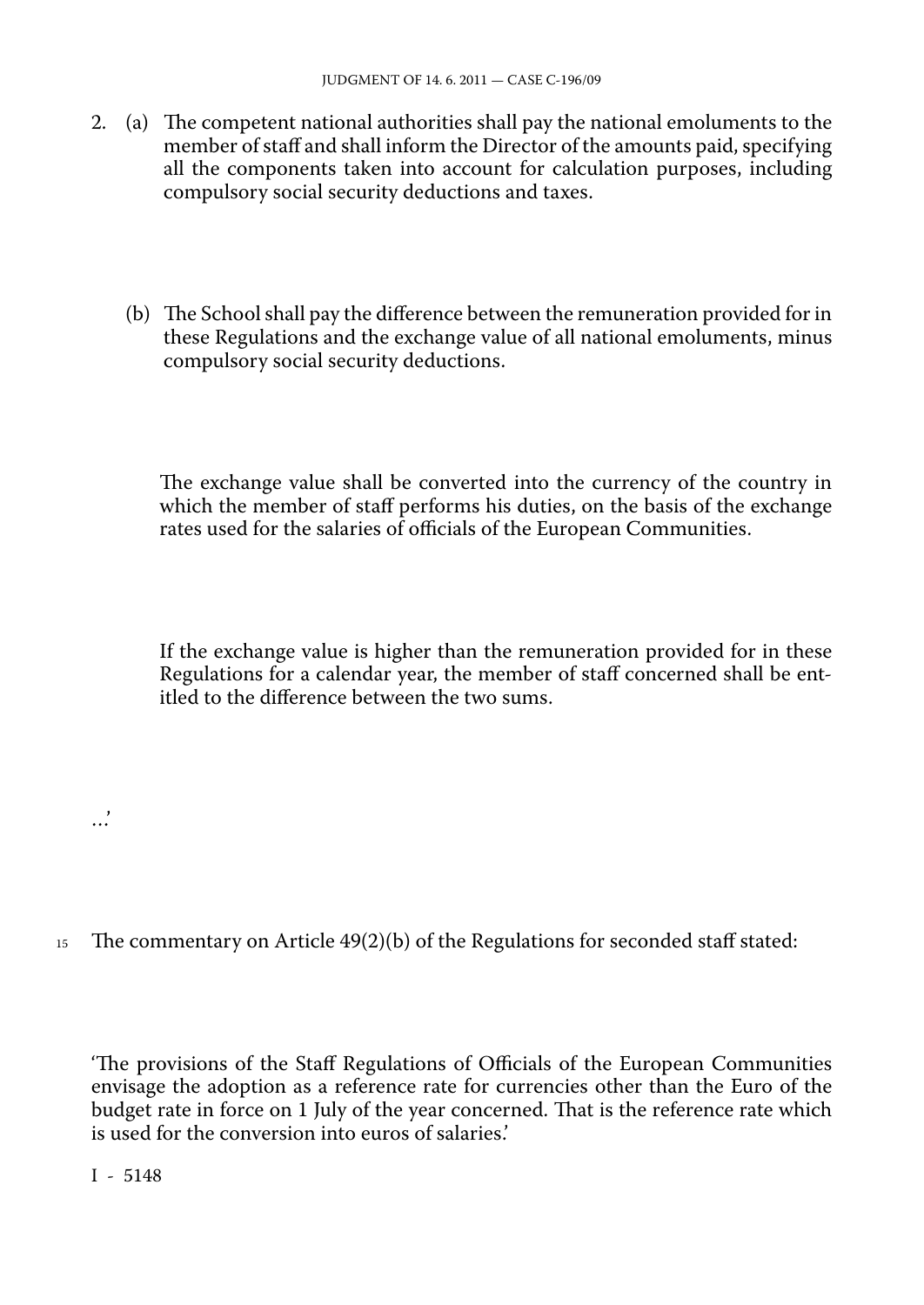$16$  In October 2008, the Board of Governors decided to amend Article 49(2)(b) of the Regulations for seconded staff, with effect from 1 July 2008, by inserting the following subparagraph between the second and third subparagraphs of that article:

'These exchange rates shall be compared with the monthly exchange rates in force for the implementation of the budget. Should there be a difference of 5% or more in one or more currencies compared with the exchange rates used hitherto, an adjustment shall be made from that month. Should the trigger threshold not be reached, the ex change rates shall be updated after six months at the latest.'

<sup>17</sup> Under Article 79 of the Regulations for seconded staff, administrative and financial decisions may be the subject of an administrative appeal to the Secretary-General. A contentious appeal may be brought against the express or implied decision rejecting the administrative appeal pursuant to Article 80 of those regulations, paragraph 1 of which provides:

'The Complaints Board shall have sole jurisdiction in the first and final instance in any dispute between the management organs of the School and members of staff regarding the legality of an act adversely affecting them. When such disputes are of a financial character, the Complaints Board shall have unlimited jurisdiction.'

<sup>18</sup> Under Article 86 of the Regulations for seconded staff, '[t]he articles in these Reg ulations which are analogous to articles in the Staff Regulations of Officials of the European Communities shall be interpreted according to the criteria applied by the Commission'.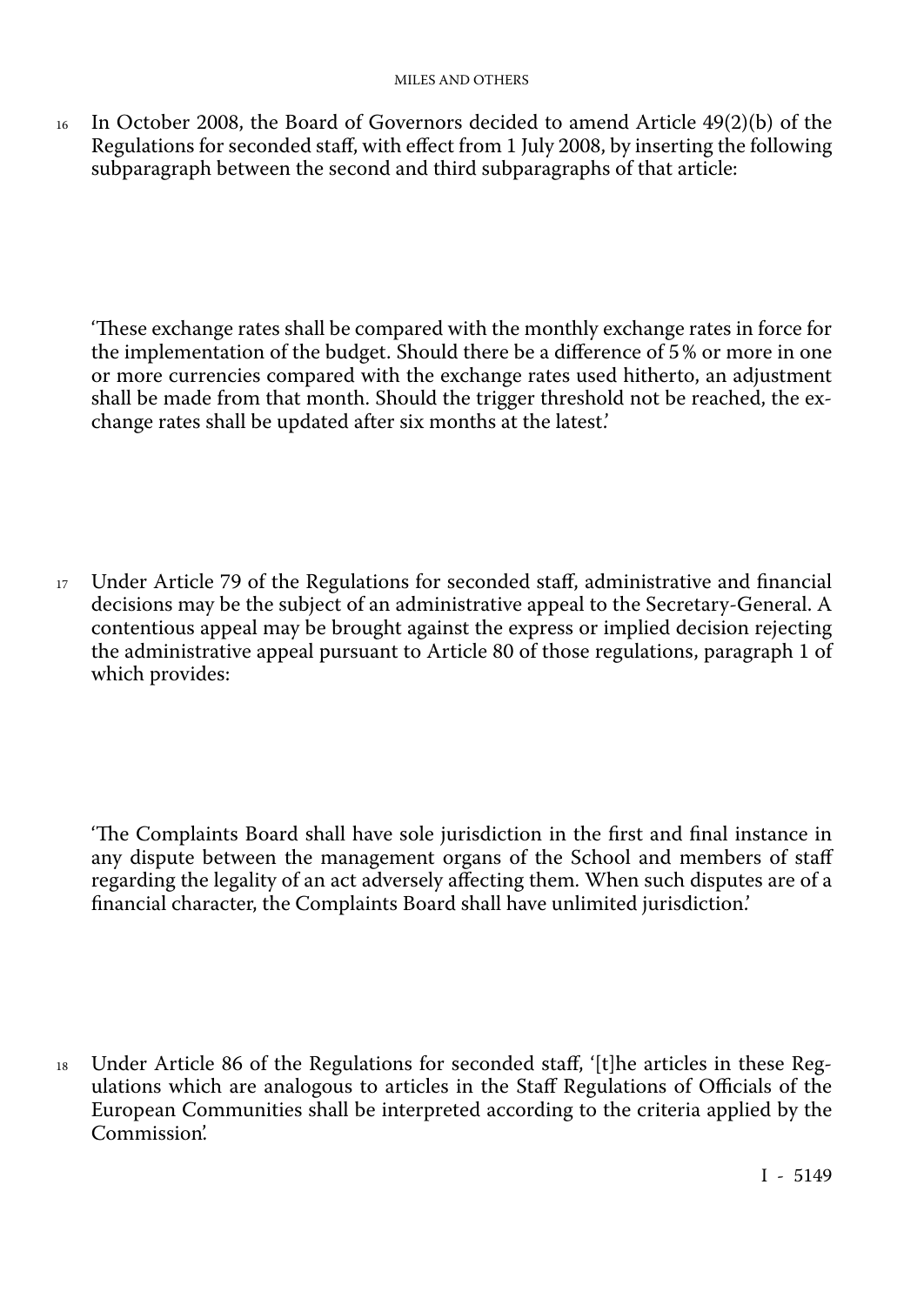## **The dispute in the main proceedings and the questions referred for a preliminary ruling**

- <sup>19</sup> Mr Miles and the 136 other applicants in the main proceedings are teachers on se condment from the United Kingdom to one of the European Schools. In accordance with Article 49 of the Regulations for seconded staff, they receive the national emoluments paid by the United Kingdom authorities together with a supplement equal to the difference between the remuneration provided for in the Regulations and the exchange value of all national emoluments, minus compulsory social security deductions, which is paid by the European School ('the European supplement').
- <sup>20</sup> For the period from 1 July 2007 to 30 June 2008 the European supplement was cal culated – pursuant to Article 49(2)(b) of the Regulations for seconded staff in the version applicable at that time – on the basis of the difference between the remuneration provided for by the Regulations, on the one hand, and the exchange rate for all national emoluments expressed in pounds sterling and converted on the basis of the budget rate applied by the European Community as at 1 July 2007, on the other.
- <sup>21</sup> Sterling depreciated significantly against the euro from October 2007 onwards. How ever, that depreciation was not taken into account in calculating the European sup plement paid to the applicants in the main proceedings before 1 July 2008, as the exchange rate applied to salaries of officials of the European Communities, to which that provision refers, was adjusted only once a year.
- <sup>22</sup> Between 15 April and 20 May 2008, Mr Miles and the other applicants in the main proceedings lodged administrative appeals with the Secretary-General of the European Schools, seeking to have the conversion rate for sterling revised and the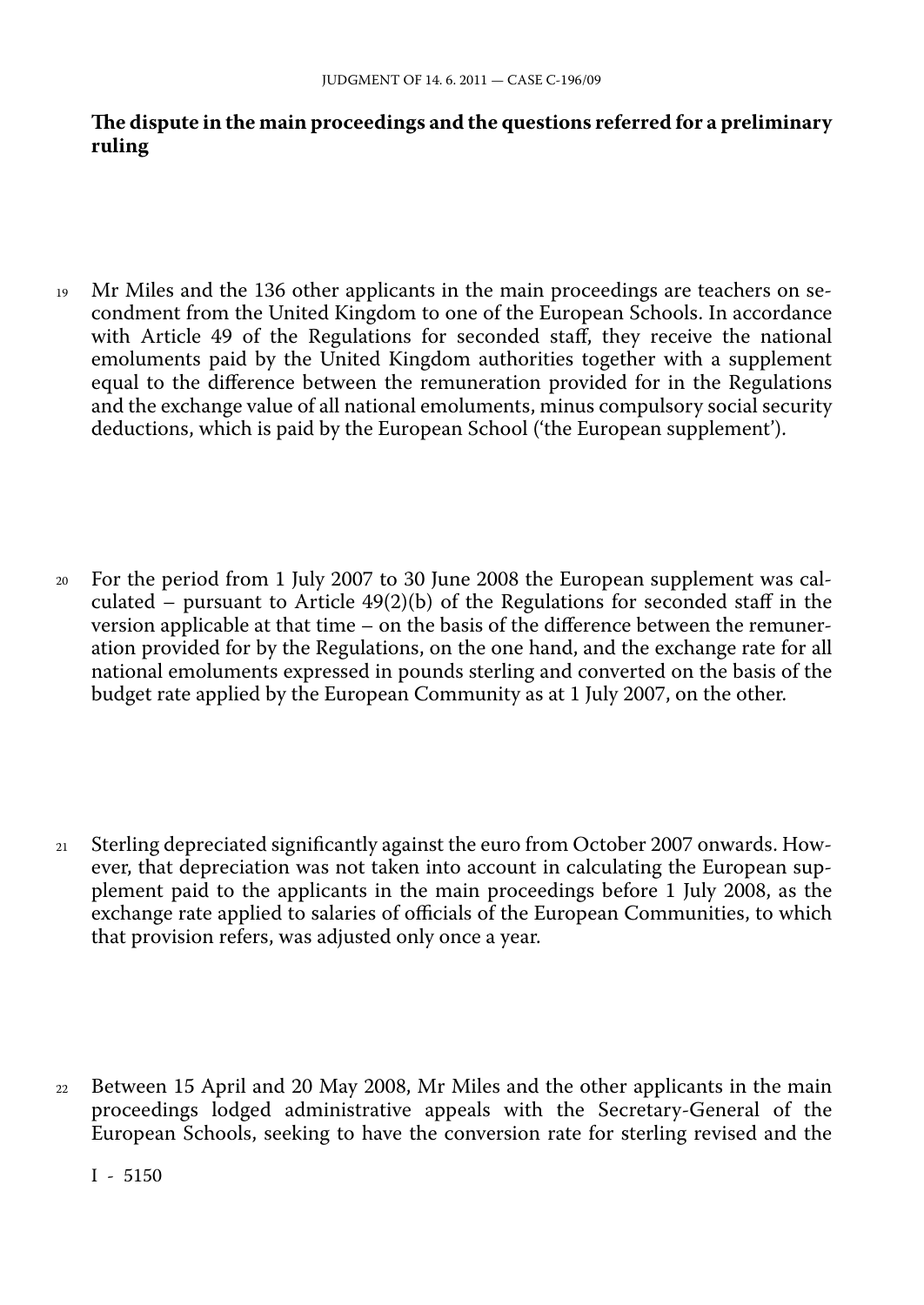#### MILES AND OTHERS

European supplements recalculated from November 2007. As those appeals were implicitly rejected by the Secretary-General, the applicants in the main proceedings lodged appeals with the Complaints Board on 15 December 2008 and 9 January 2009 respectively, seeking annulment and in addition, compensation for the period from November 2007 to June 2008. In those appeals, the applicants in the main proceed ings raised, inter alia, a plea of the illegality of Article 49(2)(b) of the Regulations for seconded staff in the light of Articles 12 EC and 39 EC.

<sup>23</sup> In October 2008 the Board of Governors of the European Schools amended Article 49(2)(b) of the Regulations for seconded staff so that the conversion rate could be revised in a more flexible way in the event of extreme variations in exchange rates for currencies of Member States outside the Euro zone. The entry into force of that amendment was set for 1 July 2008 on the ground that retrospective application would have given rise to significant costs and would have meant that members of staff sec onded from Member States whose currencies had increased in value would have been asked to repay the amount of the European supplement which had been overpaid.

<sup>24</sup> The Complaints Board observed that the legal system of the European Schools is a sui generis system which is distinct both from that of the European Communities and Union and from that of the Member States, while at the same time constituting a form of cooperation between them. It points out that it may be inferred from that that, al though the national or international instruments to which the European Schools are not themselves party cannot legally bind them as such, the fundamental principles which they contain or to which they refer, since they are generally accepted both in the European Union ('EU') legal order and in the legal systems of the Member States, must at least serve as a reference for the action of the Schools' organs. Furthermore,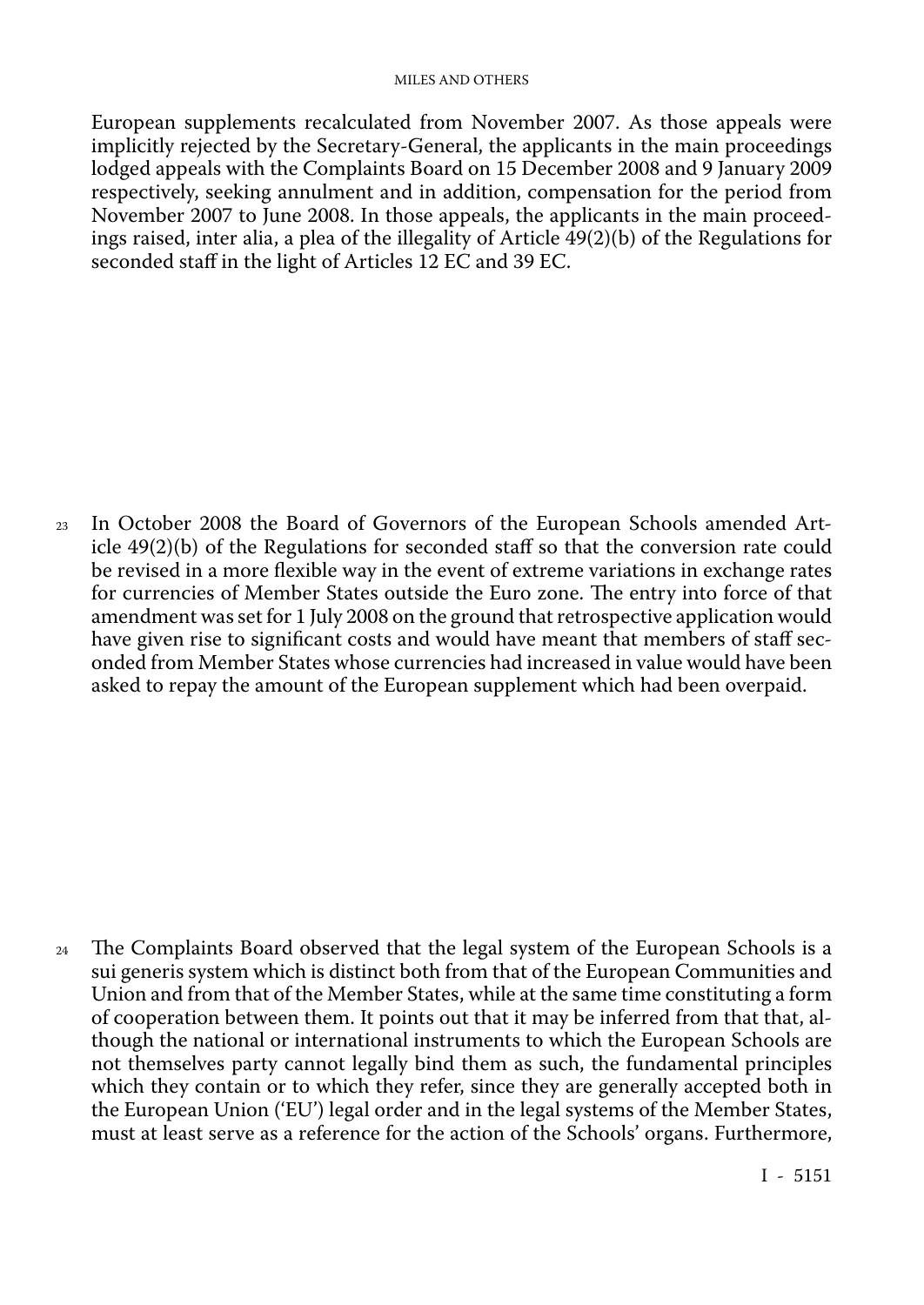the rules of EU law to which the provisions adopted in implementation of the Con vention specifically refer are directly applicable in the system of those schools.

<sup>25</sup> The Complaints Board found that, in those circumstances, the applicants in the main proceedings were entitled to rely on a plea of illegality of Article 49(2)(b) of the Regu lations for seconded staff in the light of Articles 12 EC and 39 EC.

<sup>26</sup> The Complaints Board observed that the European Schools' Convention expressly provided only that the Court of Justice is to have jurisdiction in disputes between contracting parties. However, the question arises whether, in interpreting and apply ing the principles of EU law which may be relied on before it, and the rules of that law to which the provisions adopted pursuant to that convention refer, the Complaints Board may, even though it belongs to a sui generis system distinct both from the European Union system and that of the Member States, be regarded as a court or tribunal falling within the scope of Article 234 EC.

<sup>27</sup> The Complaints Board points out, in that connection, that it was set up by means of a convention which exclusively concerns the Community and its Member States, in order to provide uniform judicial protection in the area of the powers conferred on it. That convention also provides that the judgments of the Complaints Board are, if nec essary, to be rendered enforceable by the relevant authorities of the Member States and that disputes which do not fall within its jurisdiction are to fall within national jurisdiction. It would be paradoxical, therefore, if only the national courts could make a reference to the Court of Justice of the European Union in connection with a dispute concerning the European Schools. Finally, an option for the Complaints Board to refer questions to the Court of Justice for a preliminary ruling is consistent with the objective of Article 234 EC of ensuring a uniform interpretation of EU law.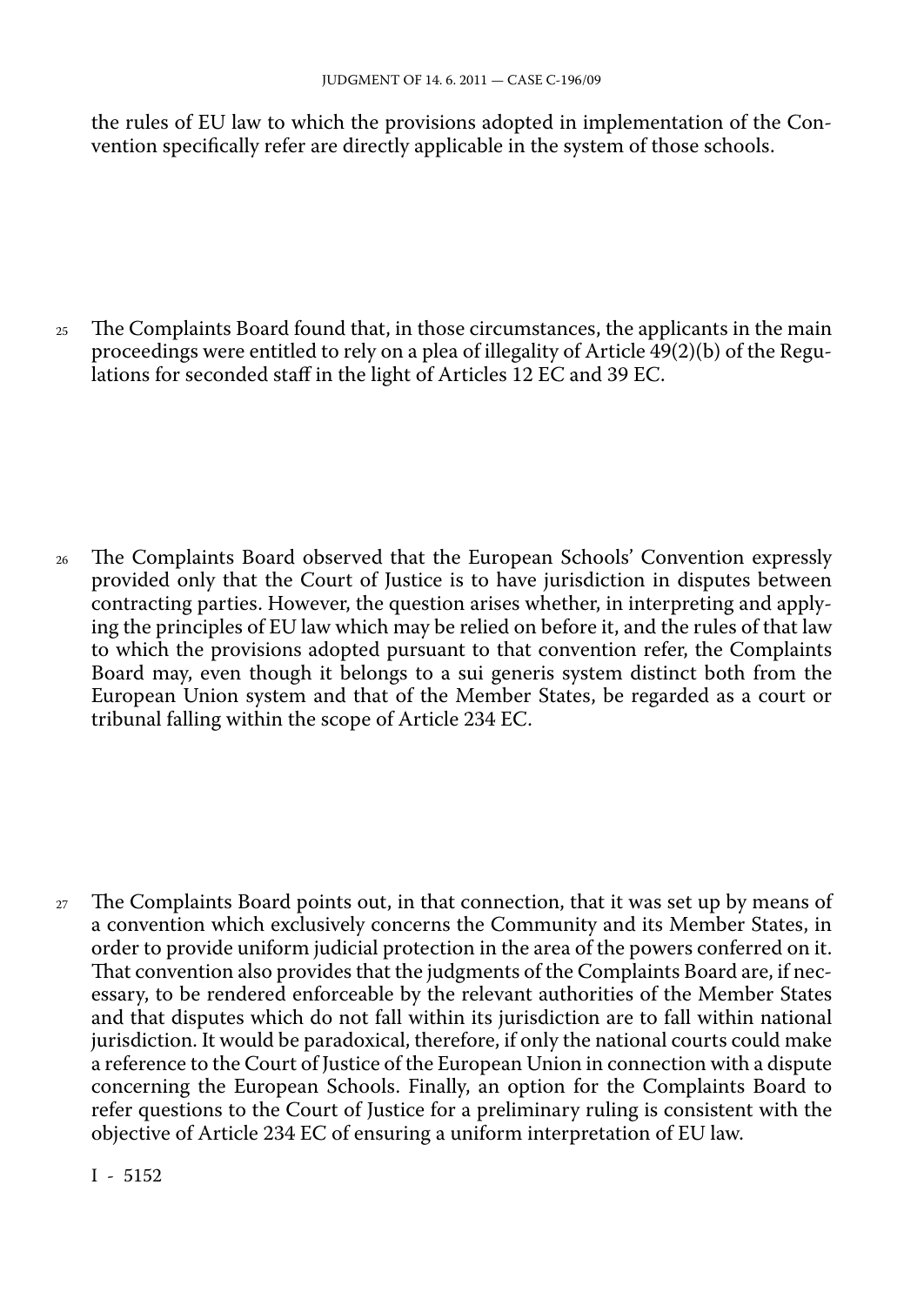<sup>28</sup> The Complaints Board considers that there is some difficulty over the answer to the question whether Article 49(2)(b) of the Regulations for seconded staff is compatible with Articles 12 EC and 39 EC. It observes that, since the contested provision was only amended as of 1 July 2008, that is to say, eight months after the sharp depre ciation in sterling, the teachers on secondment from the United Kingdom were thus placed at a disadvantage by the calculation of their remuneration before that date. The fact that teachers seconded by other Member States were placed at an advantage by the fact that their remuneration was not adjusted before that date because of the appreciation of the currencies of those States was all the less capable of justifying the position of the European Schools in that it had the effect of exacerbating the unequal treatment between the teachers concerned. According to the Complaints Board, such a situation appears not only contrary to the principle of equal treatment and nondiscrimination on the ground of nationality, but also seems liable to constitute an obstacle to freedom of movement for workers.

<sup>29</sup> Under those circumstances, the Complaints Board decided to stay the proceedings and to refer the following questions to the Court of Justice for a preliminary ruling:

'(1) Is Article 234 EC to be interpreted as meaning that a court or tribunal such as the Complaints Board, which was established by Article 27 of the [European Schools' Convention], falls within its scope of application and, since the Complaints Board acts as a tribunal of last instance, is competent to make a reference for a preliminary ruling to the Court of Justice?

(2) If the answer to the first question is in the affirmative, must Articles 12 EC and 39 EC be interpreted as meaning that they prevent the application of a remuneration system such as the system in force within the European Schools in as much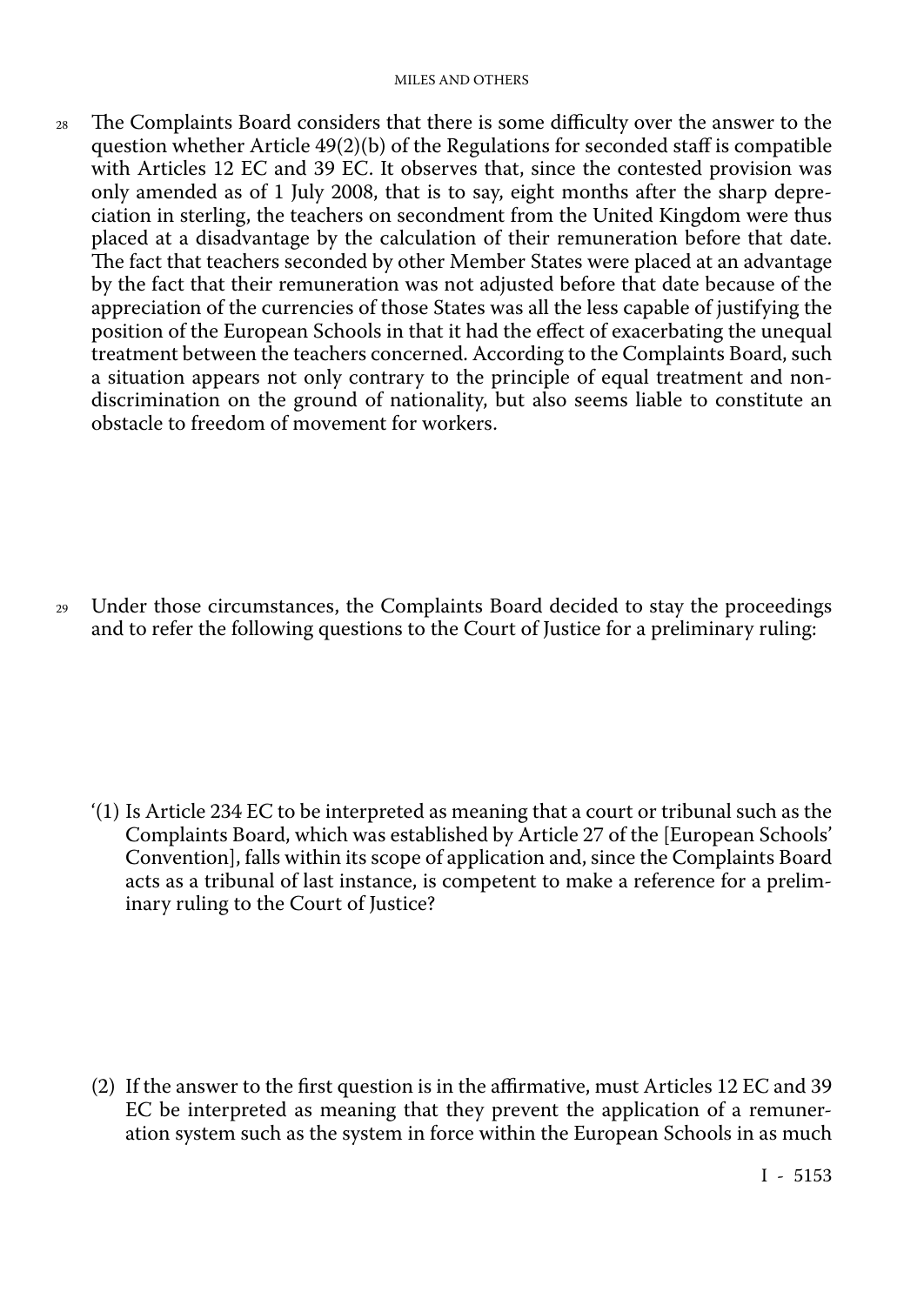as, although that system expressly refers to the system applying to Community officials, it does not allow for the taking into account, even retrospectively, of cur rency devaluation which leads to a decline in purchasing power for teachers who are seconded by the authorities of the Member State concerned?

(3) If the answer to the second question is in the affirmative, can a difference in situation such as that established between teachers seconded to the European Schools, whose remuneration is funded both by their national authorities and by the Euro pean School in which they teach, on the one hand, and officials of the European Community, whose remuneration is funded by the Community alone, on the other hand, justify a situation in which, in the light of the principles laid down in the articles cited above and although the Regulations for Members of the Sec onded Staff of the European Schools expressly refer to the Staff Regulations of Officials of the European Communities, the exchange rates applied in order to maintain an equivalent purchasing power are not the same?'

### **The jurisdiction of the Court of Justice**

*Observations put before the Court*

<sup>30</sup> The applicants in the main proceedings and the Commission consider that the Court of Justice has jurisdiction to rule on a request for a preliminary ruling put before it by the Complaints Board and that that Board is not only empowered to make a reference for a preliminary ruling to the Court under the third paragraph of Article 234 EC but is obliged to make such a reference. The European Schools, on the other hand, take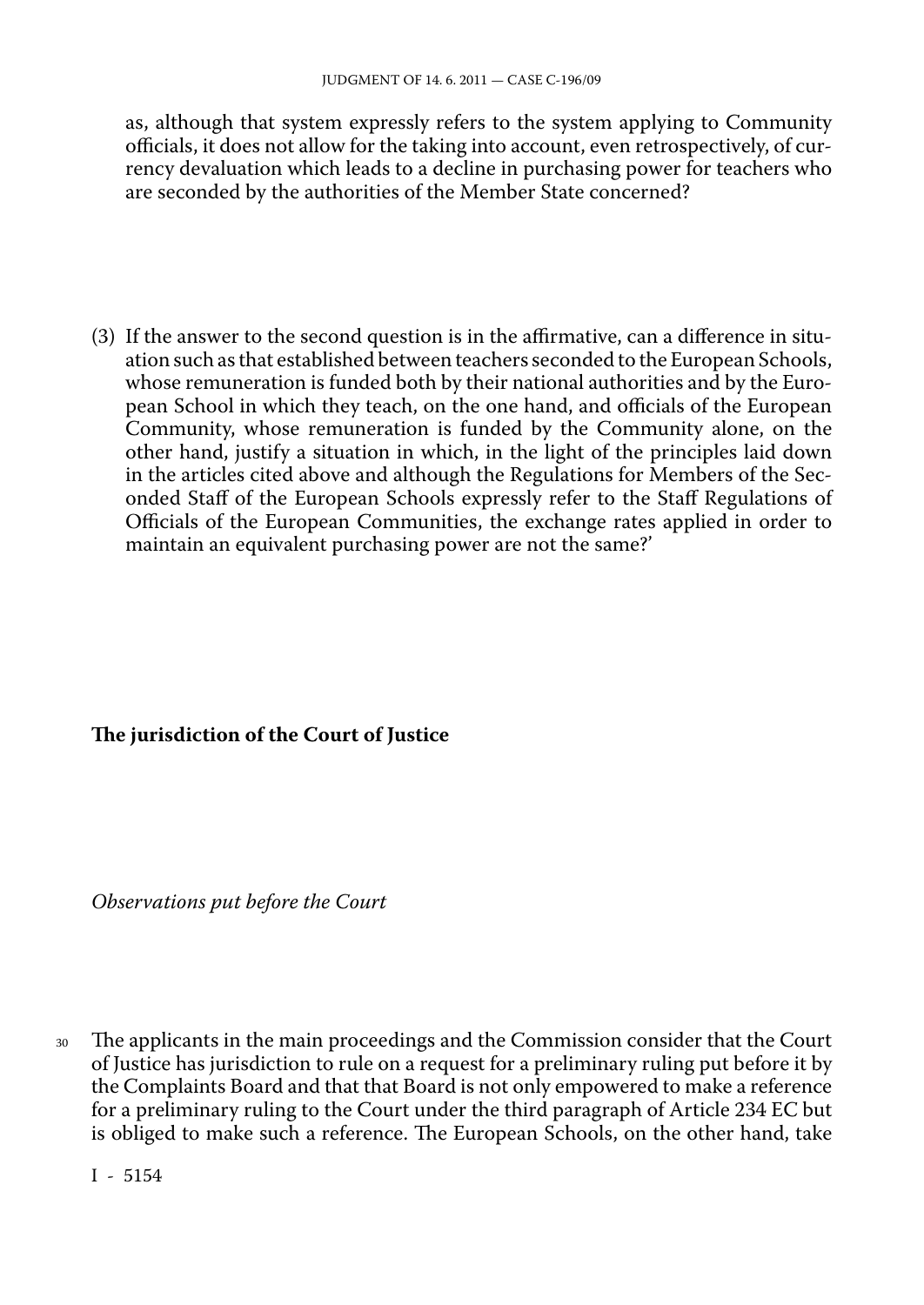the opposite view and, therefore, propose that the first question should be answered in the negative.

<sup>31</sup> The applicants in the main proceedings and the Commission assert that the Com plaints Board meets all the criteria on the basis of which a body is to be treated as a 'court or tribunal' within the meaning of Article 234 EC, as established by the case-law of the Court of Justice. For instance, the Complaints Board is established by law, it is established on a permanent basis, its members offer guarantees of full independence, its jurisdiction is compulsory, it applies rules of law and a procedure comparable to that followed in the ordinary courts, which meets the requirement that its procedure should be inter partes. The Commission adds that the Complaints Board, in this case, exercises a judicial function in ruling in a dispute between the applicants in the main proceedings and the European Schools as employer.

<sup>32</sup> The applicants in the main proceedings and the Commission consider that even if the Complaints Board does not fall directly within the authority of any Member State in particular, it must be treated as 'a court or tribunal of a Member State' within the meaning of Article 234 EC. The Court of Justice has indeed already accepted, in its judgment in Case C-337/95 *Parfums Christian Dior* [1997] ECR I-6013, para graphs 20 to 26), that a court common to a number of Member States could refer questions to it for a preliminary ruling. It based that solution on a teleological inter pretation of Article 234 EC, taking account of the objective underlying that provision of ensuring a uniform interpretation of EU law. That solution ought also to be ap plicable as regards the Complaints Board, which should be considered to be a court common to all the Member States and to the Union and which is called upon to apply EU law like the national courts. Allowing the Complaints Board to refer a question to the Court of Justice when it is called upon to interpret the rules of EU law meets, inter alia, the objective of ensuring the uniform interpretation of that law.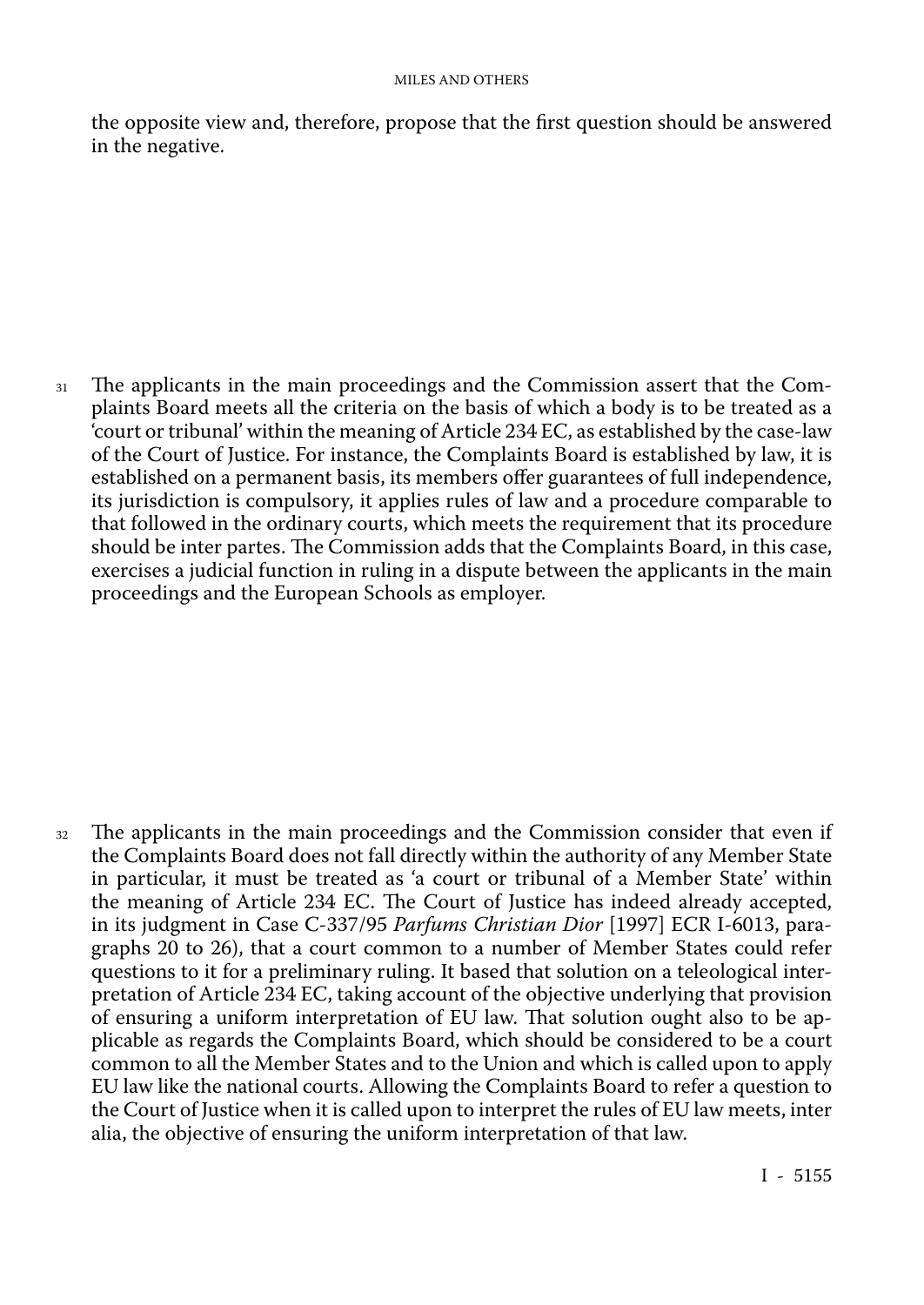<sup>33</sup> The Commission accepts that any international court may not refer a question to the Court of Justice for a preliminary ruling solely on the ground that it applies rules of EU law. However, these proceedings concern the particular case of a court common to all the Member States which takes the place of the national courts which would otherwise have had jurisdiction. The applicants in the main proceedings argue that it is not acceptable that the Member States should escape their obligations under the Treaties by concluding the European Schools' Convention, which, moreover is mani festly not intended to restrict the scope of EU law.

<sup>34</sup> The Commission and the applicants in the main proceedings consider that, in so far as the Union is a party to the European Schools' Convention, that convention and all the law derived from it are part of EU law in their entirety. The applicants infer from that that the Court of Justice has jurisdiction to give a preliminary ruling both on that convention and on the Regulations for seconded staff.

<sup>35</sup> The European Schools consider that it is apparent from Article 27 of the European Schools' Convention that the Complaints Board is a court or tribunal. Clearly, how ever, it is not a national court. If the Court of Justice was able, inter alia in *Parfums Christian Dior*, to extend the notion of national court or tribunal to cover the Benelux Court of Justice, that was because, in the area of intellectual property there is EU leg islation in existence. However the Regulations for seconded staff might be considered not so much a matter on which EU legislation is in existence as simply an expression of the relinquishment of powers by the Member States in favour of the bodies of the European Schools so that they can organise their relationships with the teachers available to them. Moreover, referral to the Benelux Court of Justice on a trade mark matter was a step in the proceedings pending before the national courts, whereas there is no link between the judicial function exercised by the Complaints Board and that exercised by the national courts. The mere fact that the national courts can be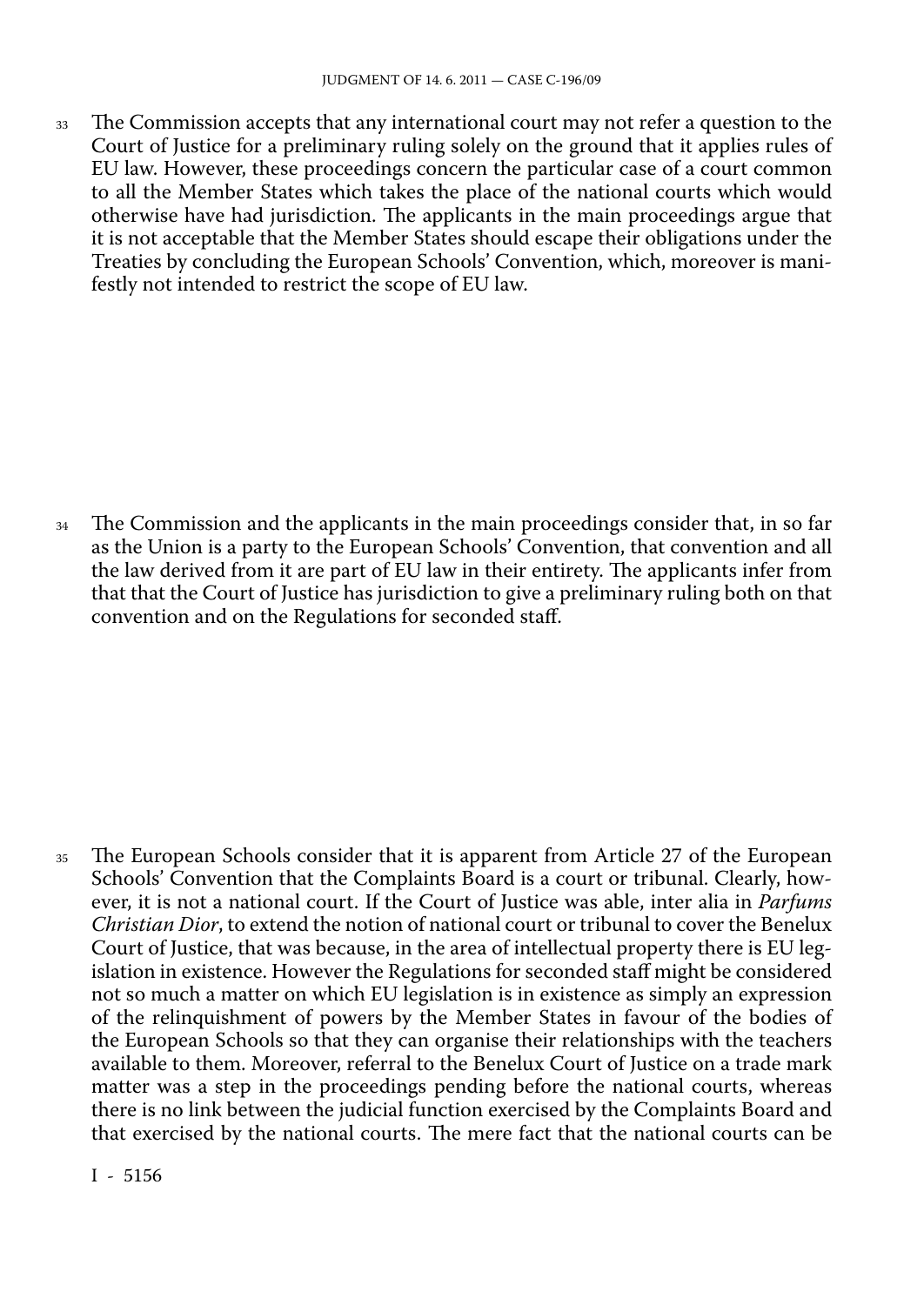requested to enforce the decisions of the Complaints Board is, in that respect, of no relevance.

<sup>36</sup> The European Schools take the view that the admittedly close links they have with the Union are not sufficient for the Regulations for seconded staff to be considered to be governed by EU law. Although it is clear from the case-law of the Complaints Board that the principles of equal treatment and freedom of movement for workers are fun damental principles with which the bodies of the European Schools, including the Complaints Board, must comply, it cannot be inferred from that that the legislative texts adopted by the Board of Governors of the European Schools must be treated as EU law. The questions which arise concern only the relationships which the European Schools have with their seconded staff, without there being any direct link with EU law. In those circumstances, the Court of Justice has no jurisdiction to reply to a re quest for a preliminary ruling brought by the Complaints Board since there is not a sufficient link with that law.

*The Court's response*

<sup>37</sup> According to settled case-law, in order to determine whether a body making a refer ence is a court or tribunal for the purposes of Article 267 TFEU, which is a question governed by EU law alone, the Court takes account of a number of factors, such as whether the body is established by law, whether it is permanent, whether its jurisdic tion is compulsory, whether its procedure is inter partes, whether it applies rules of law and whether it is independent (see, inter alia, Case C-54/96 *Dorsch Consult* [1997] ECR I-4961, paragraph 23; Case C-53/03 *Syfait and Others* [2005] ECR I-4609, para graph 29; Case C-246/05 *Häupl* [2007] ECR I-4673, paragraph 16; and Case C-118/09 *Koller* [2010] ECR I-13627, paragraph 22).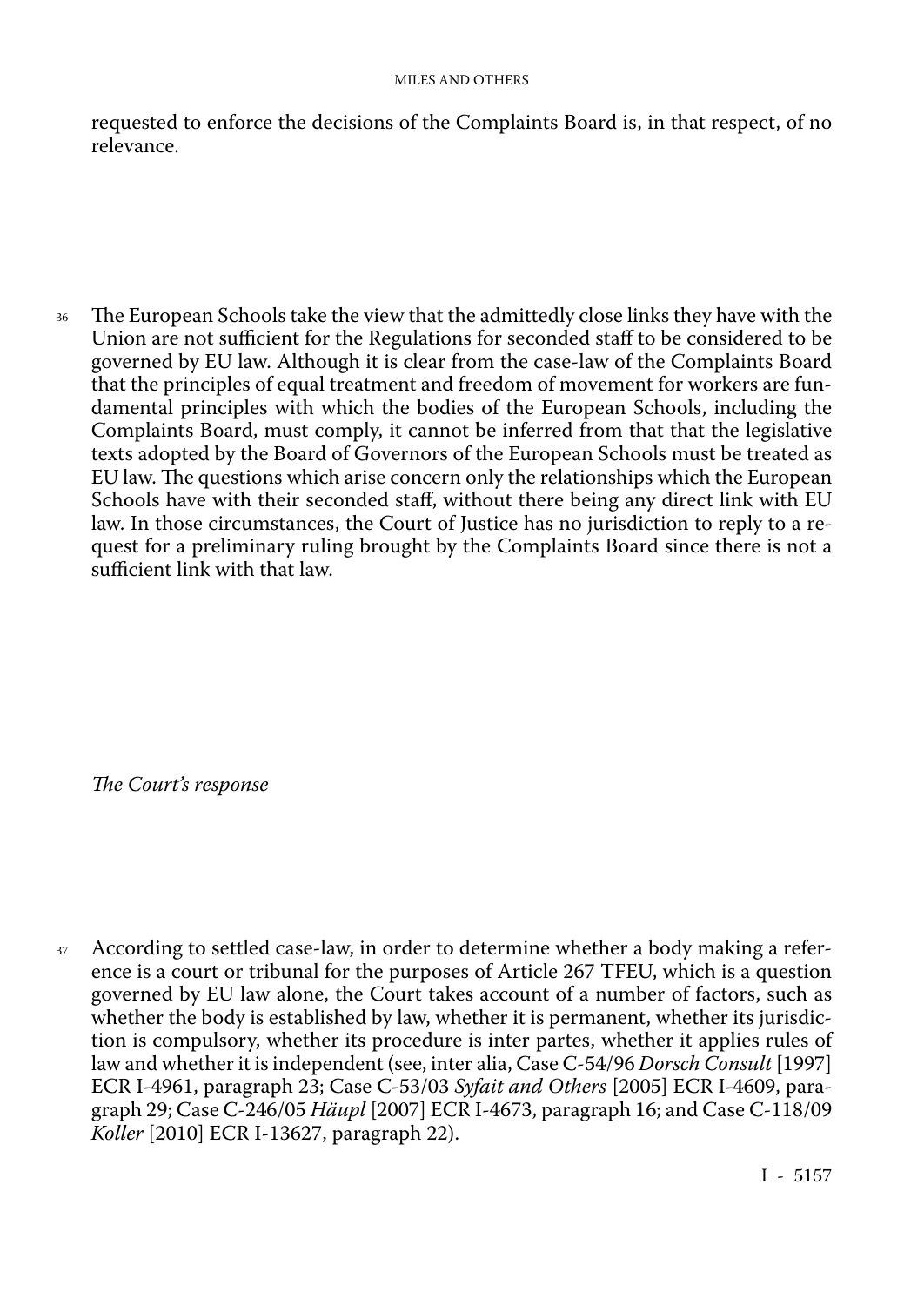<sup>38</sup> Although, as all the parties intervening in this case observed, the Complaints Board meets all those criteria and must, therefore, be deemed to be a 'court or tribunal' within the meaning of Article 267 TFEU, it must none the less be pointed out that the wording of that provision refers to 'a court or tribunal of a Member State'.

<sup>39</sup> However, it must be held that the Complaints Board falls within the remit, not of 'a Member State' but of the European Schools, which constitute, as the first and sec ond recitals of the European Schools' Convention state a 'sui generis' system, which achieves, by means of an international agreement, a form of cooperation between the Member States and between those States and the European Union, for the education together of children of the staff of the European Communities in order to ensure the proper functioning of the European institutions.

<sup>40</sup> It is true that the Court of Justice has held, in paragraph 21 of *Parfums Christian Dior*, that there is no good reason why a court common to a number of Member States, such as the Benelux Court of Justice, should not be able to submit questions to the Court of Justice, in the same way as courts or tribunals of any of those Member States.

<sup>41</sup> However, the Complaints Board is not such a court common to a number of Member States, comparable to the Benelux Court of Justice. Whereas the Benelux Court has the task of ensuring that the legal rules common to the three Benelux States are ap plied uniformly and, moreover, the procedure before it is a step in the proceedings before the national courts leading to definitive interpretations of common Benelux legal rules (see *Parfums Christian Dior*, paragraph 22), the Complaints Board does not have any such links with the judicial systems of the Member States.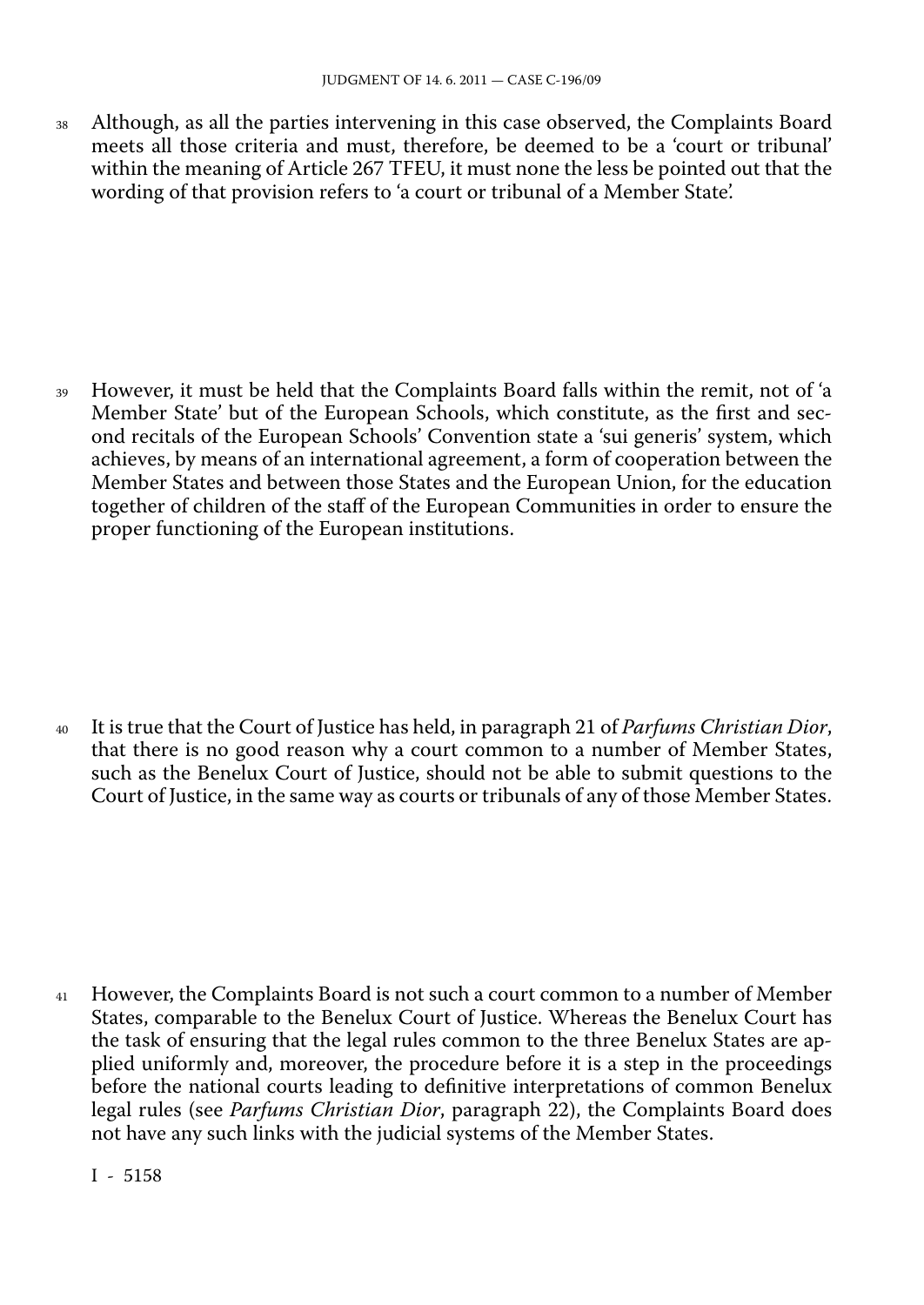#### MILES AND OTHERS

<sup>42</sup> Moreover, although the Complaints Board was created by all the Member States and by the Union, the fact remains that it is a body of an international organisation which, despite the functional links which it has with the Union, remains formally distinct from it and from those Member States.

<sup>43</sup> In those circumstances, the mere fact that the Complaints Board is required to ap ply the general principles of EU law when it has a dispute before it is not sufficient to make the Board fall within the definition of 'court or tribunal of a Member State' and thus within the scope of Article 267 TFEU.

<sup>44</sup> The applicants in the main proceedings and the Commission, however, consider that the possibility, or indeed the obligation, which the Complaints Board has of referring a question to the Court of Justice in the course of such a dispute is vital to ensure that those principles are applied uniformly and that the rights which seconded teachers derive from them are effectively protected.

<sup>45</sup> In that regard, it must be observed that while it is possible to envisage a development, along the lines described in the previous paragraph, of the system of judicial protec tion established by the European Schools' Convention, it is for the Member States to reform the system currently in force (see, by analogy, Case C-50/00 P *Unión de Peque ños Agricultores* v *Council* [2002] ECR I-6677, paragraphs 44 and 45).

<sup>46</sup> It follows from the foregoing that the Court of Justice has no jurisdiction to rule on a reference for a preliminary ruling from the Complaints Board of the European Schools.